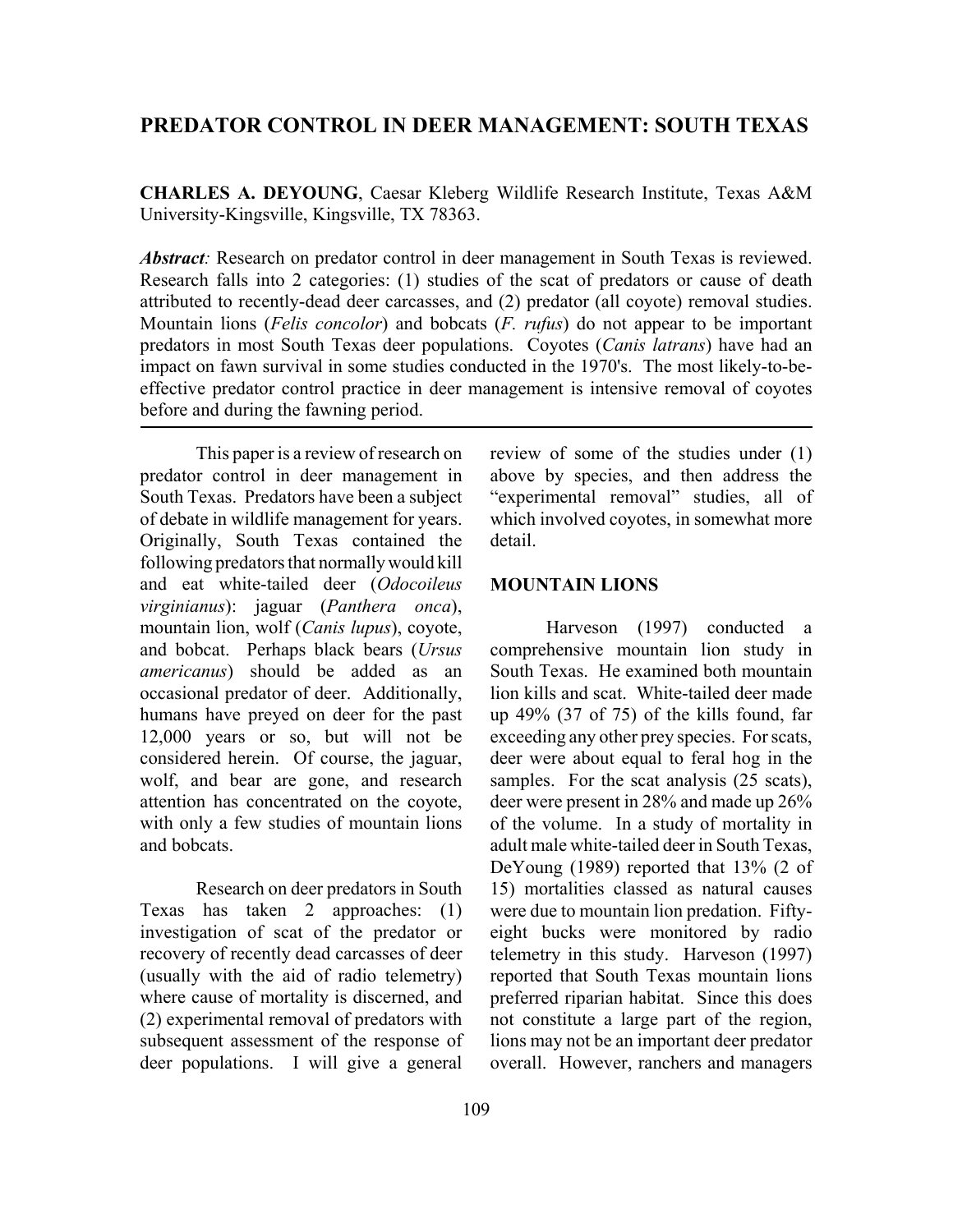occasionally report significant localized predation by lions on deer in or near the riparian habitat that exists.

## **BOBCATS**

Blankinship (2000) studied bobcats near Sinton, in South Texas from 1992-98. Based on scat analysis, white-tailed deer were found in the diet only during the months of May-August, with the highest occurrence in June. This corresponded to the peak fawning season for deer on the study area. Year around, deer occurred in only 2.7% of the scats between 1993-98. However, deer had as high as 20% occurrence for May, June, July, and August of 1994.

I have an unpublished observation of a bobcat killing an adult doe in South Texas. It appears, however, that this is not common and that bobcats are usually a minor predator on fawns.

## **COYOTES**

Cook et al. (1971) radio collared fawns near Sinton, Texas in the summers of 1965 and 1966. Fawns were located several times per week. Eighty-one fawns were monitored during the study and 50% were judged killed by coyotes. An additional 32% died of other factors. Carroll and Brown (1977) conducted a similar study in Lavaca and Gonzales counties during 1971- 73. They found over 3 years a 17% loss (10 of 60) of fawns due to coyote predation in Lavaca County, whereas the rate in Gonzales County was 26% (18 of 60). The researchers speculated that cover and nutrition associated with poor range conditions resulted in higher predation losses.

DeYoung (1989) studied mortality causes in adult male deer in LaSalle and Webb counties during 1984-86 using radio telemetry. He attributed 20% of natural mortalities (3 of 15) to coyote predation.

## **EXPERIMENTAL REMOVAL STUDIES**

Several South Texas studies have used experimental removal of coyotes to assess affects on deer populations. Beasom (1974) worked on the King Ranch in 1971- 72. He removed 188 coyotes from a 5,400 acre experimental area during the study, and compared deer response in a like-sized control area. There was a 74% higher loss of fawns to coyotes in the control area in 1971 and a 61% greater loss in 1972. Deer numbers were much higher on the experimental removal area versus the control.

Guthery and Beasom (1977) removed 132 coyotes from a 3,830 acre study area in Zavala County during 1975 and 1976. They also compared to a control area where fewer coyotes were removed. Fawn/doe ratios did not differ on the 2 areas during the study, but number of fawns produced per unit area was 70 and 43% greater were coyotes were reduced during 1975 and 1976, respectively.

Kie et al. (1979) removed coyotes from a 966-acre fenced area and measured deer population response as compared to adjacent deer exposed to coyotes during 1972-76 near Sinton, Texas. Deer numbers initially expanded greatly in the absence of coyotes and this was attributed to increased fawn survival. Deer numbers inside the fenced area expanded until nutritional and disease problems became common, after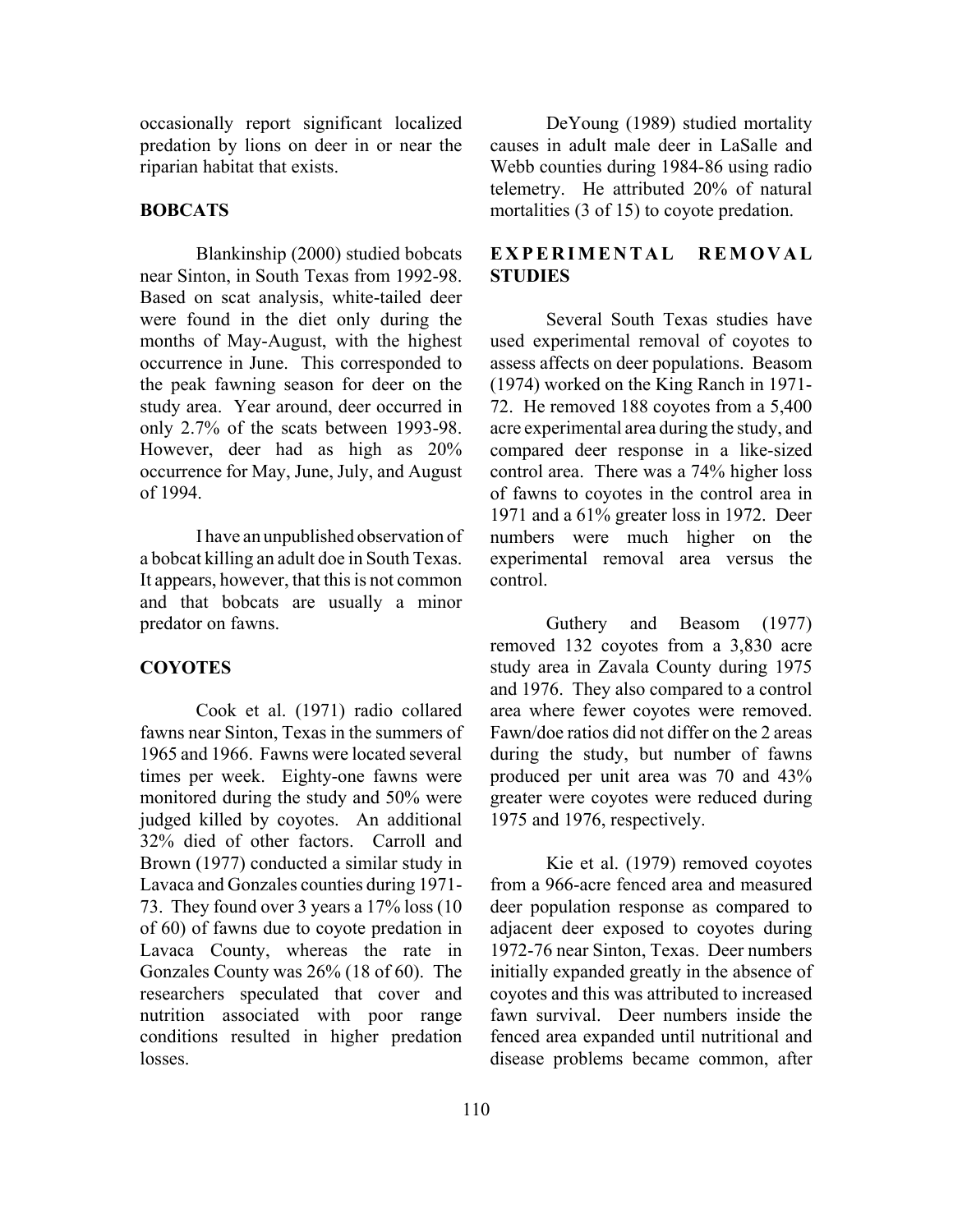which the population declined.

Heffelfinger et. al. (1990) removed coyotes from a 5,000 acre area in Dimmit County and a similar area in LaSalle County during 1987-89. They monitored response of adult male white-tailed deer, versus nearby populations exposed to coyotes. For the LaSalle County area, 142, 163, and 106 coyotes were removed during 1987, 1988, and 1989, respectively. In Dimmit County, 94, 100, and 94 coyotes where removed for the same years. Coyotes did at times kill adult male deer. However, there was no detectable change in the number of adult males between experimental and control areas. Unpublished data during the same study revealed that intensive removal of coyotes had no effect on fawn survival on either study area over 3 years.

## **DISCUSSION**

Coyotes appear to be the main predator of concern for deer management in South Texas. Mountain lions can have a local impact at times, but region-wide, do not seem to be an important threat to deer populations. Bobcats kill some fawns and an occasional adult deer, but likewise do not appear to be much of a region-wide concern.

Several of the studies on fawns present evidence of a strong effect of coyote predation. The experiment of Kie et al. (1979) perhaps had the best experimental design and the most dramatic effect of the deer population to removal of coyotes. However, studies by Kie et al. (1979), Carroll and Brown (1977), Beasom (1974), and Guthery and Beasom (1977) were all conducted during the decade of the 1970's, a period that experienced the highest rainfall in South Texas during the  $20<sup>th</sup>$  century.

Whereas there were individual dry years during several of the 1970's studies, deer densities in all were at very high levels. It is unknown how representative results of these studies are of "normal" rainfall periods and deer population densities. As indicated above, unpublished data of Heffelfinger et al. (1990) showed no affect on fawn survival after intensive coyote removal for 3 years on 2 study areas in the late 1980s.

Other factors in the coyote-deer management mix are the hiding cover for fawns and nutrition of does during the time of nursing. Carroll and Brown (1977) felt that cover and nutrition were important factors in the rate of coyote predation on deer fawns. Little research has been done in this area. Hyde et al. (1987) found that deer fawns in Brooks County were selecting bed sites with more screening cover versus random points in the vicinity. Coyotes have been described as hunting using a visual searching strategy (Wells and Lehner 1978), so bedding cover is presumably important. Zaiglin and DeYoung (1989) showed that fawn survival in Webb County could be significantly increased by improved nutrition provided through supplemental feed. Coyote numbers were not manipulated during this nutrition study. Thus it appears that there is still much to learn about the interactions of coyotes and deer density, nutrition, and the availability of fawn hiding cover.

Regarding predator control as a deer management tool in South Texas, it appears the best bet is to focus on removal of coyotes to improve fawn survival. However, it seems there are times and conditions where this will not work. Coyote control should be concentrated just before fawns are born and continue through the